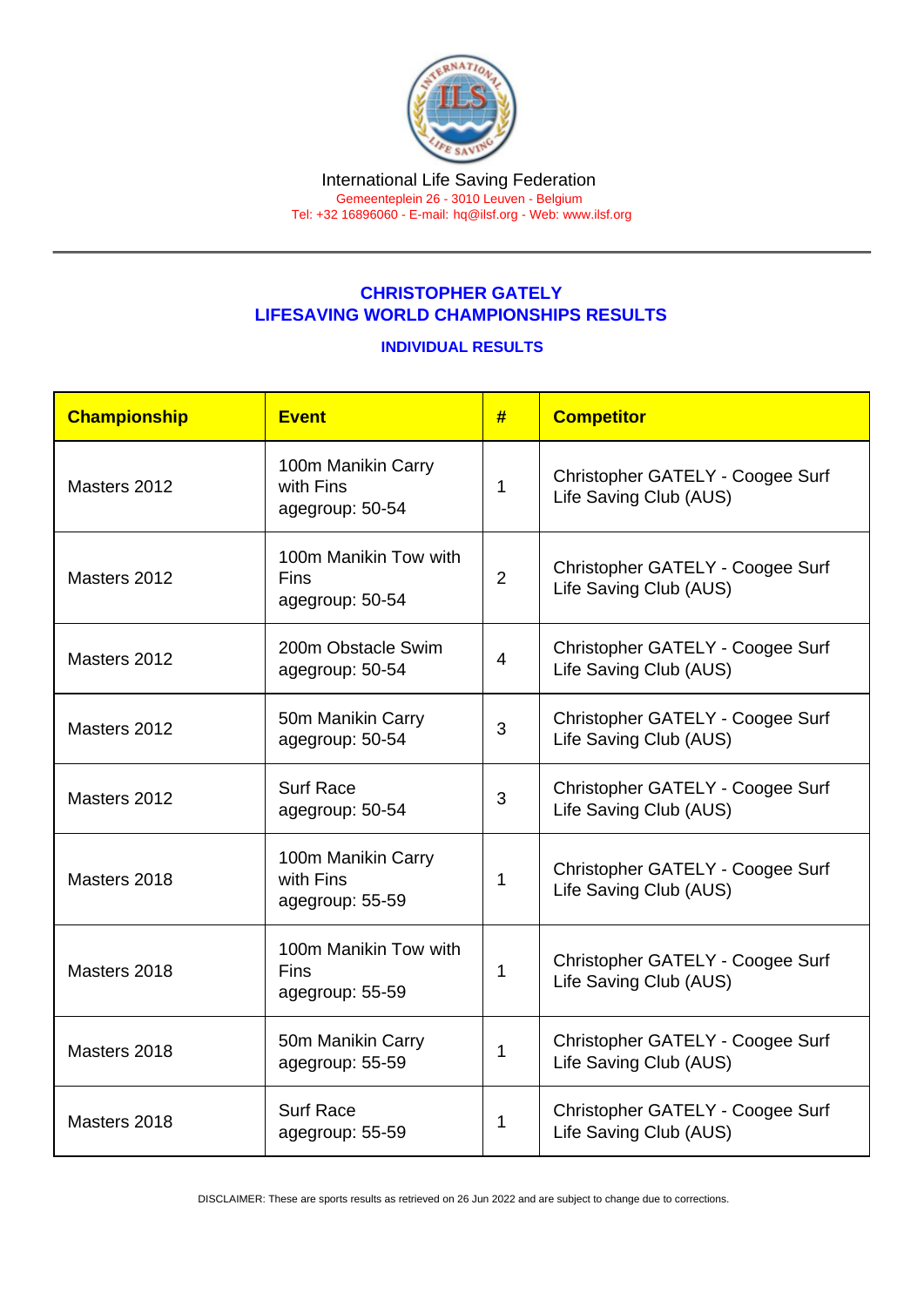If you think the displayed result is incorrectly presented, please raise a flag at [The ILS Lifesaving Sport Website.](https://sport.ilsf.org)